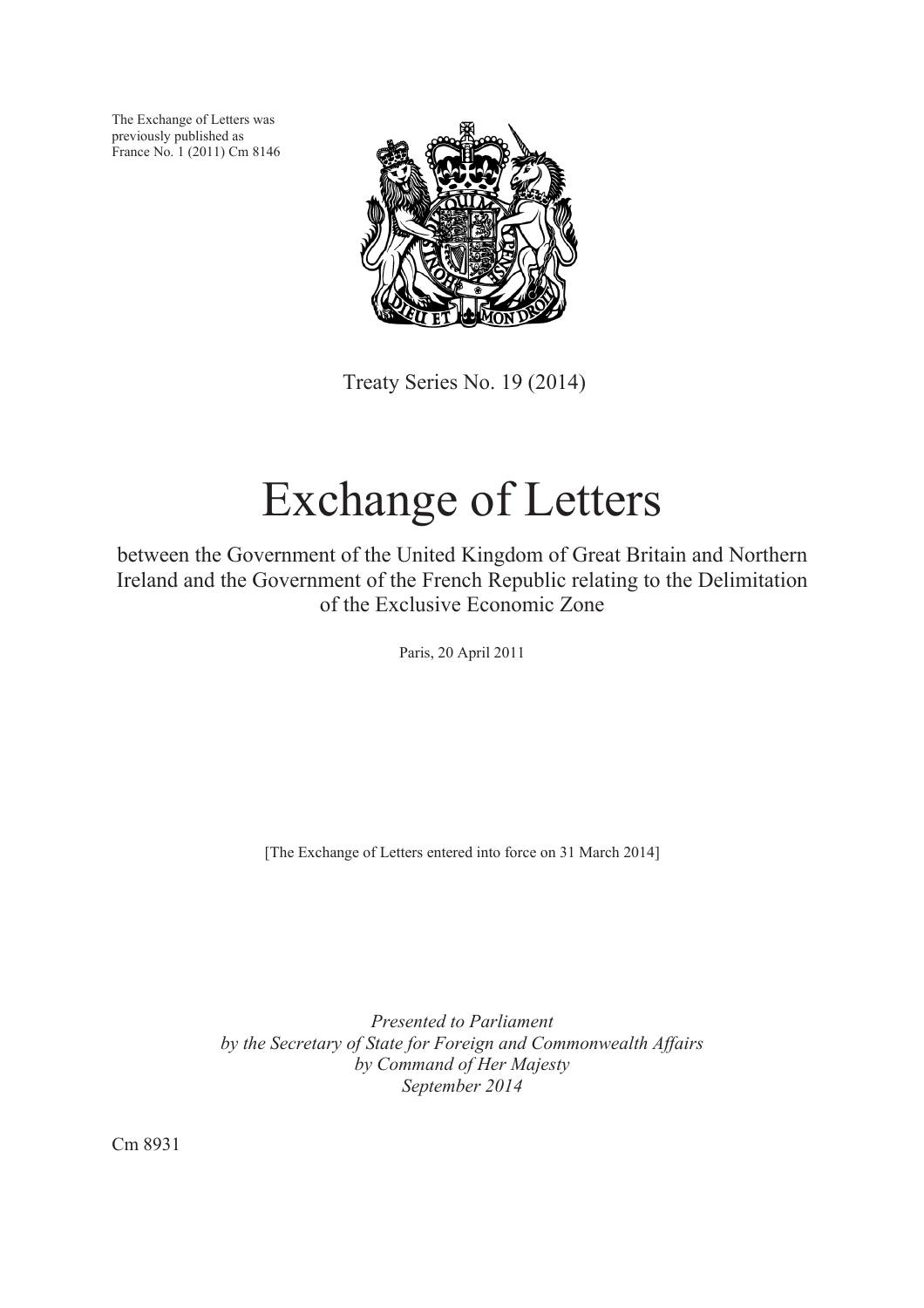

© Crown copyright 2014

PSI@nationalarchives.gsi.gov.uk You may re-use this information (excluding logos) free of charge in any format or medium, under the terms of the Open Government Licence v.2. To view this licence visit www.nationalarchives.gov.uk/doc/open-government-licence/version/2/ or email

This publication is available at www.gov.uk/government/publications

Any enquiries regarding this publication should be sent to us at Treaty Section, Foreign and Commonwealth Office, King Charles Street, London, SW1A 2AH

Print ISBN 9781474110495 Web ISBN 9781474110501

Printed in the UK by the Williams Lea Group on behalf of the Controller of Her Majesty's Stationery Office

ID P002668886 09/14 42902 19585

Printed on paper containing 30% recycled fibre content minimum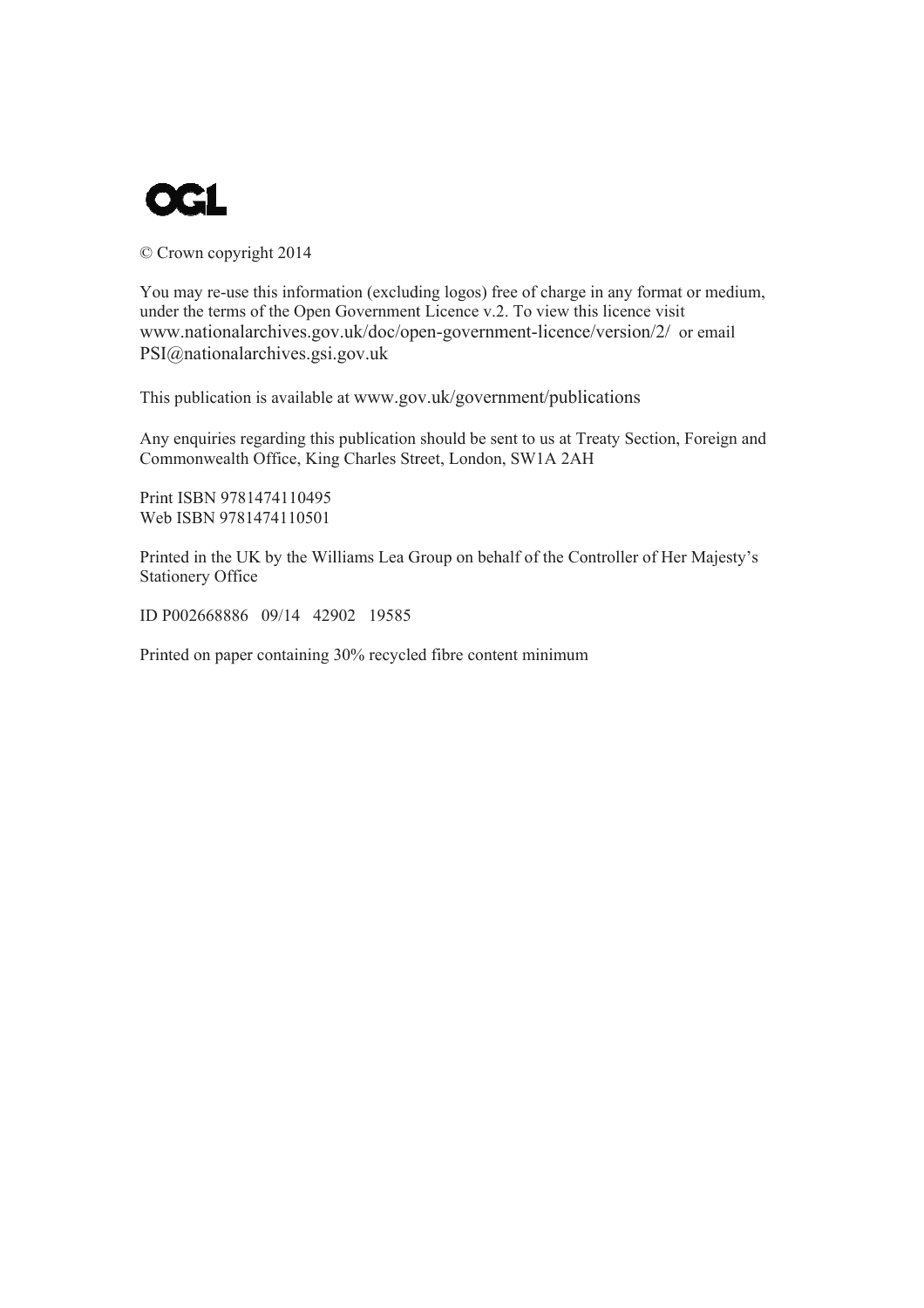## **EXCHANGE OF LETTERS BETWEEN THE GOVERNMENT OF THE UNITED KINGDOM OF GREAT BRITAIN AND NORTHERN IRELAND AND THE GOVERNMENT OF THE FRENCH REPUBLIC RELATING TO THE DELIMITATION OF THE EXCLUSIVE ECONOMIC ZONE**

## **No. 1**

*Her Majesty's Ambassador to Paris to the Minister of Foreign and European Affairs of the French Republic* 

> 20 April 2011 British Embassy, Paris

Madame,

I have the honour to refer to:

- (i) the Decisions of the Court of Arbitration dated 30 June 1977 and 14 March 1978 in the Arbitration between the United Kingdom of Great Britain and Northern Ireland and the French Republic on the Delimitation of the Continental Shelf;
- (ii) the Agreement between the Government of the United Kingdom of Great Britain and Northern Ireland and the Government of the French Republic relating to the Delimitation of the Continental Shelf in the area East of 30 Minutes West of the Greenwich Meridian, done at London on 24 June  $1982^1$ , as amended by the Exchange of Notes, done at Paris on 21 March and 27 March 1990 (part of the boundary defined in that Agreement having subsequently been established as the limit between the territorial sea of the United Kingdom and the territorial sea of the French Republic in the Straits of Dover in the Agreement between the Government of the United Kingdom of Great Britain and Northern Ireland and the Government of the French Republic, done at Paris on 2 November  $1988^2$ ); and
- (iii) the Agreement between the Government of the United Kingdom of Great Britain and Northern Ireland and the Government of the French Republic relating to the completion of the Delimitation of the Continental Shelf in the Southern North Sea, done at London on 23 July 1991<sup>3</sup>.

I have the honour to confirm that the boundary between the continental shelf appertaining to the United Kingdom and that appertaining to France, as established by the said Decisions of the Court of Arbitration and in the said Agreements of 24 June 1982 and 23 July 1991, is the boundary between the respective Exclusive Economic Zones of the United Kingdom and France.

 $\ddot{\phantom{a}}$ 

<sup>&</sup>lt;sup>1</sup> Treaty Series No. 020 (1983) Cmnd 8859

<sup>2</sup> Treaty Series No. 026 (1989) Cm 733

<sup>3</sup> Treaty Series No. 046 (1992) Cm 1979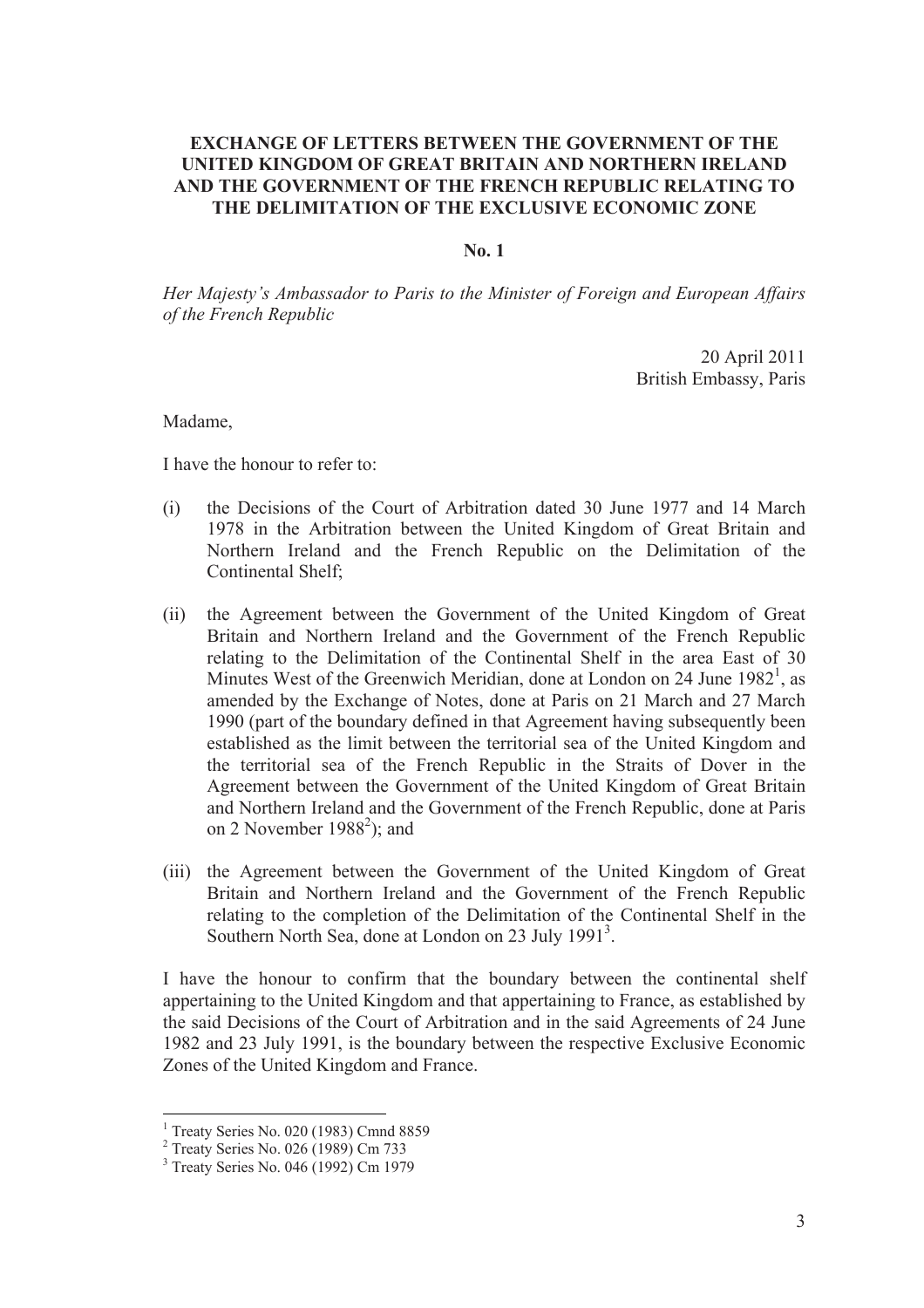The coordinates of the points constituting the line of the boundary as defined above, as expressed in accordance with World Geodetic System 1984 datum (WGS 84), are set out in the Annex hereto, which shall form an integral part of this Agreement. That line is illustrated on the map attached to this Agreement, which is for illustrative purposes only.

by the said Decisions of the Court of Arbitration. I also have the honour to confirm that the foregoing is without prejudice to any discussions which might in due course take place concerning the boundary between the continental shelf appertaining to the United Kingdom and that appertaining to France, and/or concerning the boundary between the respective Exclusive Economic Zones of the United Kingdom and France, in the area West of Point N, as established

If the foregoing is acceptable to the Government of the French Republic. I have the honour to propose that this letter, together with Your Excellency's Reply to that letter, shall constitute an Agreement between the Government of the United Kingdom of Great Britain and Northern Ireland and the Government of the French Republic, which shall enter into force on the date of the later of the notifications by the two Governments confirming that the conditions for entry into force of the Agreement have been fulfilled.

I avail myself of this opportunity to convey to Your Excellency the assurance of my highest consideration.

Yours ever,

PETER WESTMACOTT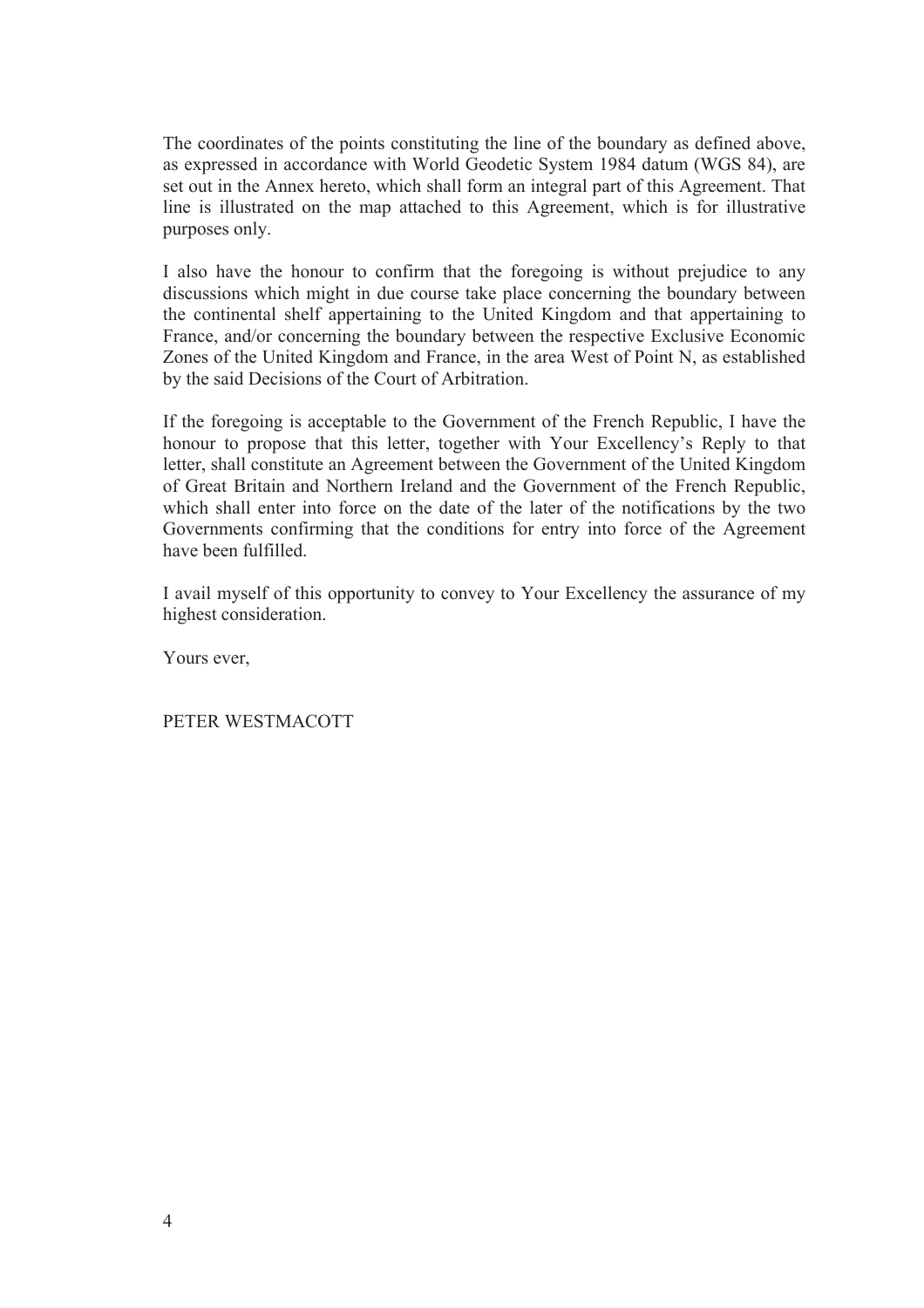

Annex 1

 $\overline{\mathcal{E}}$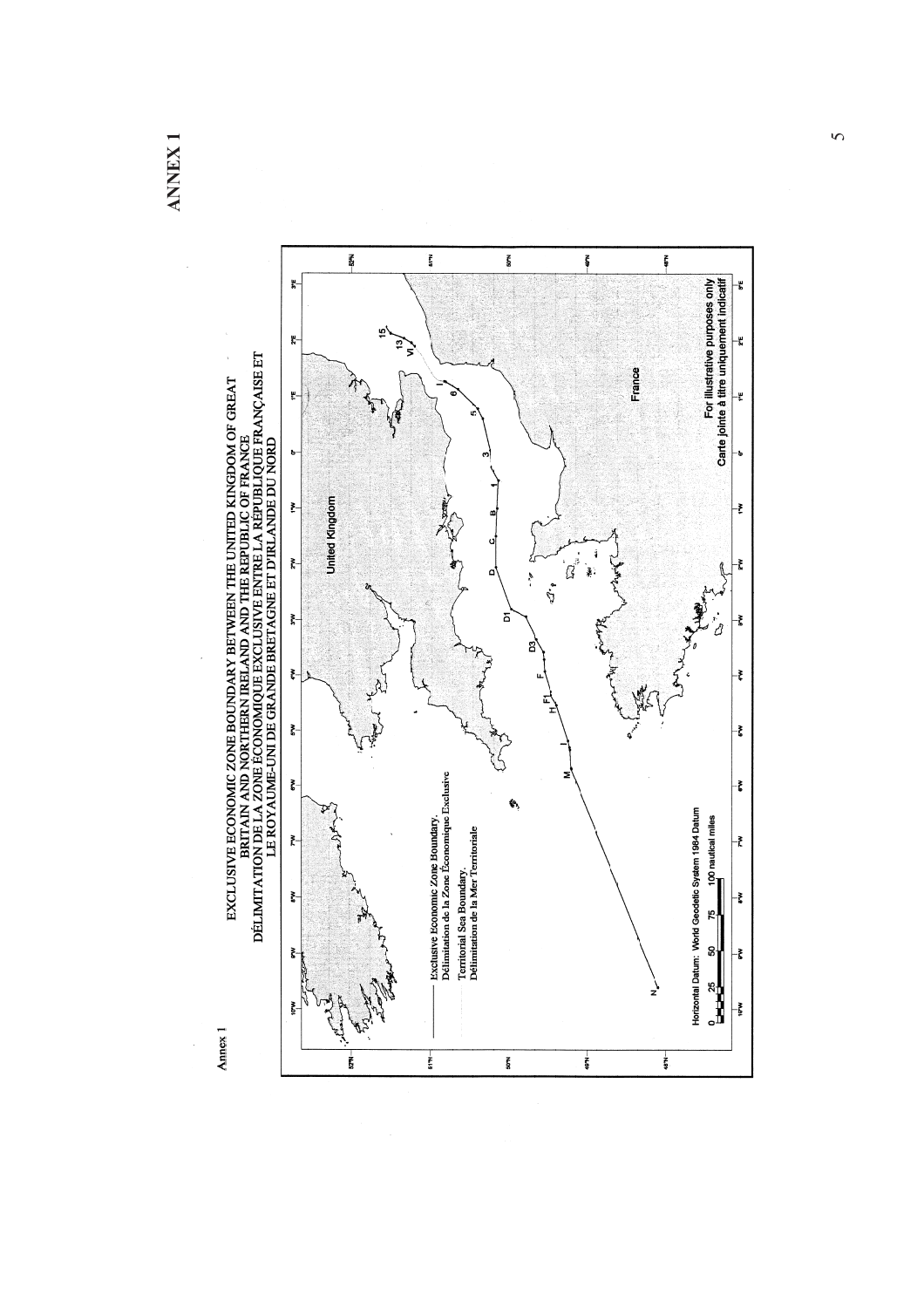The geographic co-ordinates of the UK/France exclusive economic zone and territorial sea boundary referred to World Geodetic System 1984 (WGS 84) joined successively by loxodromes:

| 15.             | 51° 33' 25" .0 N                                    | 002° 14' 13" .1 E                |
|-----------------|-----------------------------------------------------|----------------------------------|
| 14.             | $51^{\circ}$ $30^{\prime}$ $11^{\prime\prime}$ .0 N | 002° 07' 13" .1 E                |
| 13.             | $51^{\circ}$ 20' 08" .0 N                           | 002° 02' 13" .1 E                |
| 12.             | 51° 14' 23" .9 N                                    | 001° 57' 13" .1 E                |
| VI.             | 51° 11' 57" .7N                                     | 001° 53' 15" .2 E                |
| V.              | 51° 05' 54" .9 N                                    | 001° 43' 26" .2 E                |
| IV.             | 51° 02' 15" .9 N                                    | 001° 32' 48" .1 E                |
| III.            | $50^{\circ}$ $56^{\circ}$ $56^{\circ}$ .9 N         | 001° 21' 20" .1 ${\rm E}$        |
| II.             | $50^{\circ}$ 53' 43" .<br>9 $\hbox{N}$              | $001^{\circ}$ 16' 53" .1 E       |
| I.              | 50° 49' 27" .8 N                                    | 001° 15' 48" .6 E                |
| 7.              | $50^{\circ}$ 47' 46" .9 N                           | 001° 15' 23" .1 E                |
| 6.              | 50° 38' 34" .9 N                                    | 001° 07' 21" .2 E                |
| 5.              | 50° 23' 18" .8 N                                    | 000° 46' 34" .2 E                |
| 4.              | 50° 19' 37" .8 N                                    | 000 $^{\circ}$ 36' 07" .1 E      |
| 3.              | $50^{\circ}$ 14' $08"$ .8 N                         | $000^{\circ}$ 02' $09"$ .<br>1 E |
| 2.              | $50^{\circ}$ 13' $09"$ .8 N                         | 000° 15' 34" .9 W                |
| 1.              | 50° 07' 25" .7N                                     | 000° 30' 04" .9 W                |
| <b>B.</b>       | 50° 08' 23" .7 N                                    | 001° 00' 05" .0 W                |
| $\mathcal{C}$ . | $50^{\circ} 09' 11''$ . 7 N                         | $001^{\circ} 30' 05"$ . 0 W      |
| D.              | 50° 09' 10" .7 N                                    | 002° 03' 31" .0 W                |
| D1.             | 49° 57' 46" .6N                                     | 002° 48' 29" .1 W                |
| D2.             | 49° 46' 26" .6 N                                    | 002° 56' 35" .1 W                |
| D3.             | 49° 38' 26" .6N                                     | 003° 21' 05" .1 W                |
| D4.             | 49° 33' 08" .5 N                                    | 003° 34' 55" .1 W                |
| Ε.              | 49° 32' 38" .5 N                                    | $003^{\circ}$ 42' 49" .1 W       |
| $F_{\cdot}$     | 49° 32' 04" .5 N                                    | 003° 55' 52" .1 W                |
| F1.             | 49° 27' 36" .5N                                     | 004° 17' 59" .1 W                |
| G.              | 49° 27' 19" .5 N                                    | 004° 21' 51" .1 W                |
| H.              | $49^{\circ}$ $23^{\prime}$ $10^{\prime\prime}$ .5 N | 004° 32' 44" .1 W                |
| I.              | 49° 14' 24" .4 N                                    | 005° 11' 05" .2 W                |
| J.              | 49° 13' 18" .4 N                                    | 005° 18' 05" .2 W                |
| K.              | 49° 12' 56" .4N                                     | 005° 20' 45" .2 W                |
| L.              | 49° 12' 06" .4 N                                    | 005° 40' 35" .2 W                |
| $M_{\cdot}$     | 49° 11' 56" .4 N                                    | 005° 41' 35" .2 W                |
| N.              | 48° 05' 56" .1 N                                    | 009° 36' 35" .3 W                |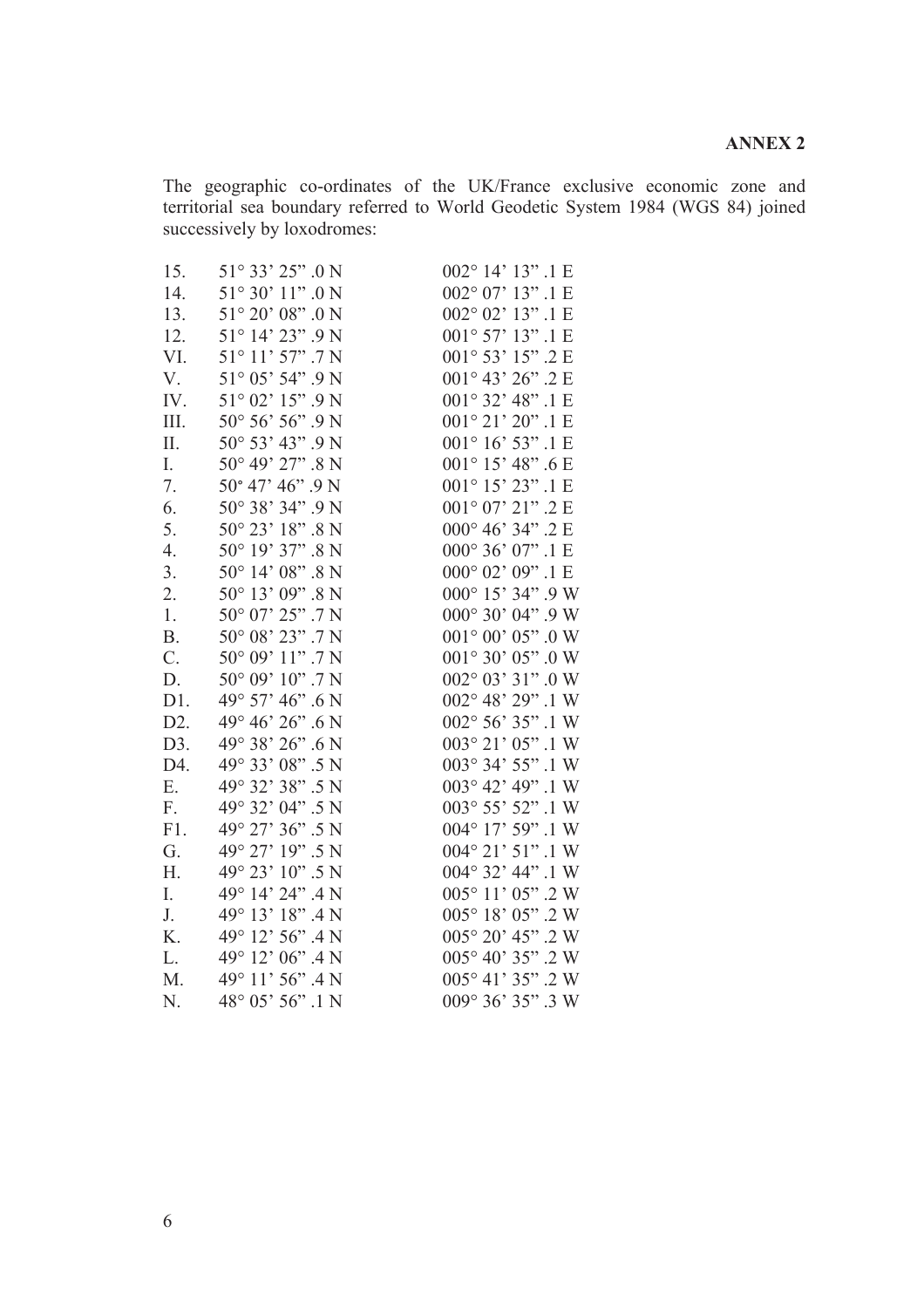## **No. 2**

*Head of the Legal Division of the Ministry of Foreign and European Affairs of the French Republic to Her Majesty's Ambassador to Paris* 

> 20 April 2011 Ministry of Foreign Affairs, Paris

Sir,

I have the honour to acknowledge receipt of your letter dated 20 April 2011 which in translation reads as follows:

## [As in No. 1]

In reply, I have the honour to confirm that the contents of your said letter are acceptable to the Government of the French Republic and that your letter, together with this Reply, shall constitute an Agreement between the Government of the French Republic and the Government of the United Kingdom of Great Britain and Northern Ireland, which shall enter into force in the date of the later of the notifications by the two Governments that the conditions for the entry into force of this Agreement have been fulfilled.

I avail myself of this opportunity to convey to Your Excellency the assurances of my highest consideration.

## EDWIGE BELLIARD

Head of the Legal Division